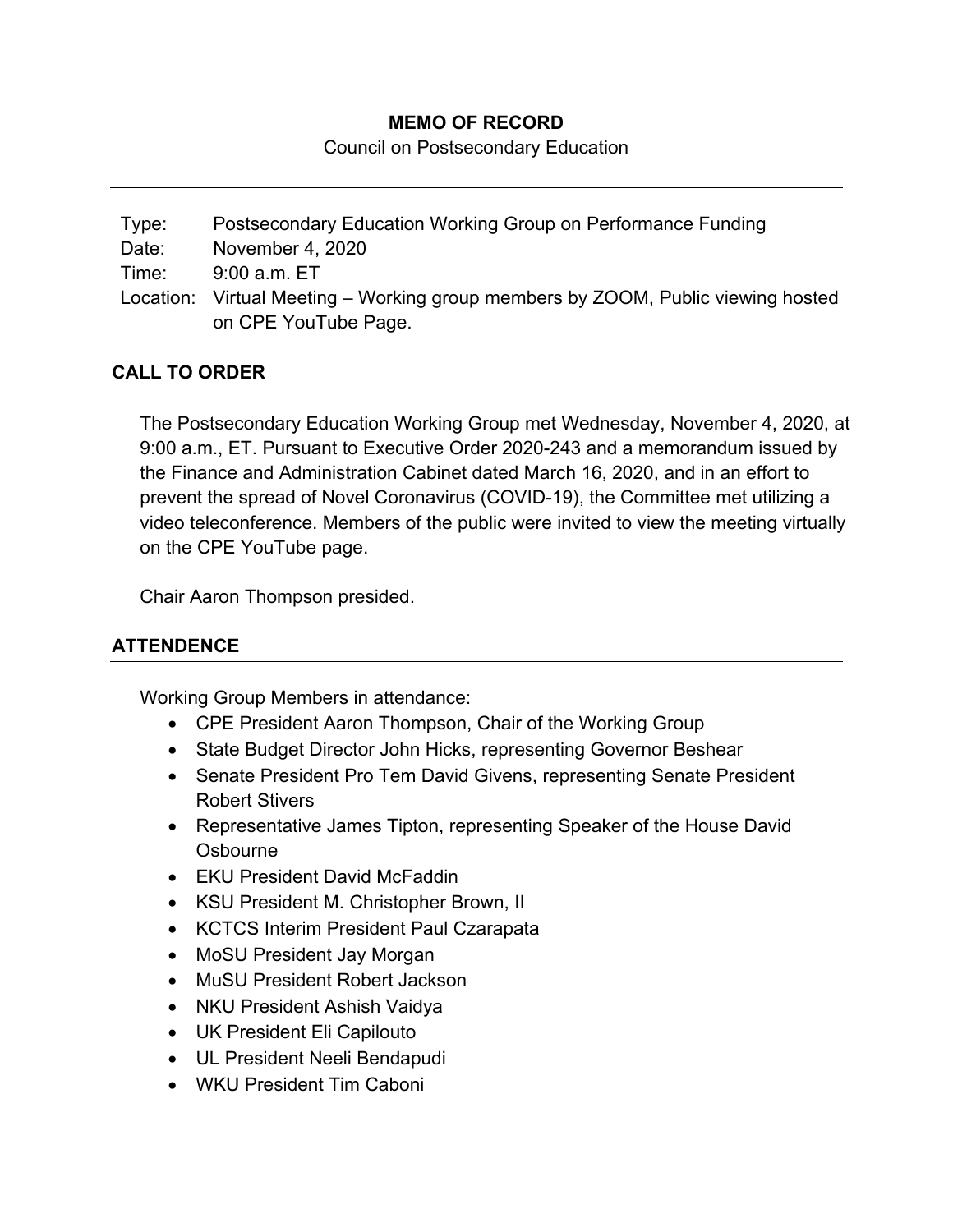Presenting CPE staff members in attendance:

- Dr. Bill Payne, Vice President for Finance and Administration
- Mr. Shaun McKiernan, Director of Budget and Finance

Heather Faesy, Senior Associate of Board Relations and Special Projects, who served as recorder of the memo of record.

### **REVISIT MUSU PROPOSAL**

Dr. Payne reminded the group members of the components of the proposal brought forth by Murray State University at the last meeting. It was developed with input from other campus presidents and had the following components in mind: economic uncertainties caused by the pandemic, unknown status of additional federal stimulus, the potential for a significant mid-year budget cut, and rising pension costs.

### **MAJOR DECISION POINTS**

The agenda listed out six major decision points for discussion: (1) Stop Loss Going Forward, (2) Modified Small School Adjustment, (3) Percent of Formula Share Approach, (4) Nonresident Student Weighting, (5) Premiums for Underserved Populations, and (6) Weighting Between Sectors.

Working group members reiterated a number of considerations that impact all of the decisions points:

- Continuing uncertainty with state revenues, federal funding and potential pandemic relief
- The impact of future changes to the pension contribution formulas and if those are unfunded.
- The group's ability to provide short-term suggestions to the legislature this December, and then resume the conversation in the summer of 2021, or when the uncertainties are more stabilized to discuss long-term adjustments to the performance funding model.

The following specific comments were made regarding the proposed decision points:

#### Stop Loss Going Forward

Work group members were asked if they support the use of stop-loss provisions going forward; if so, what level of stop loss should be recommended to the General Assembly for fiscal year 2021-22; and what level should be recommended for 2022- 23 and beyond?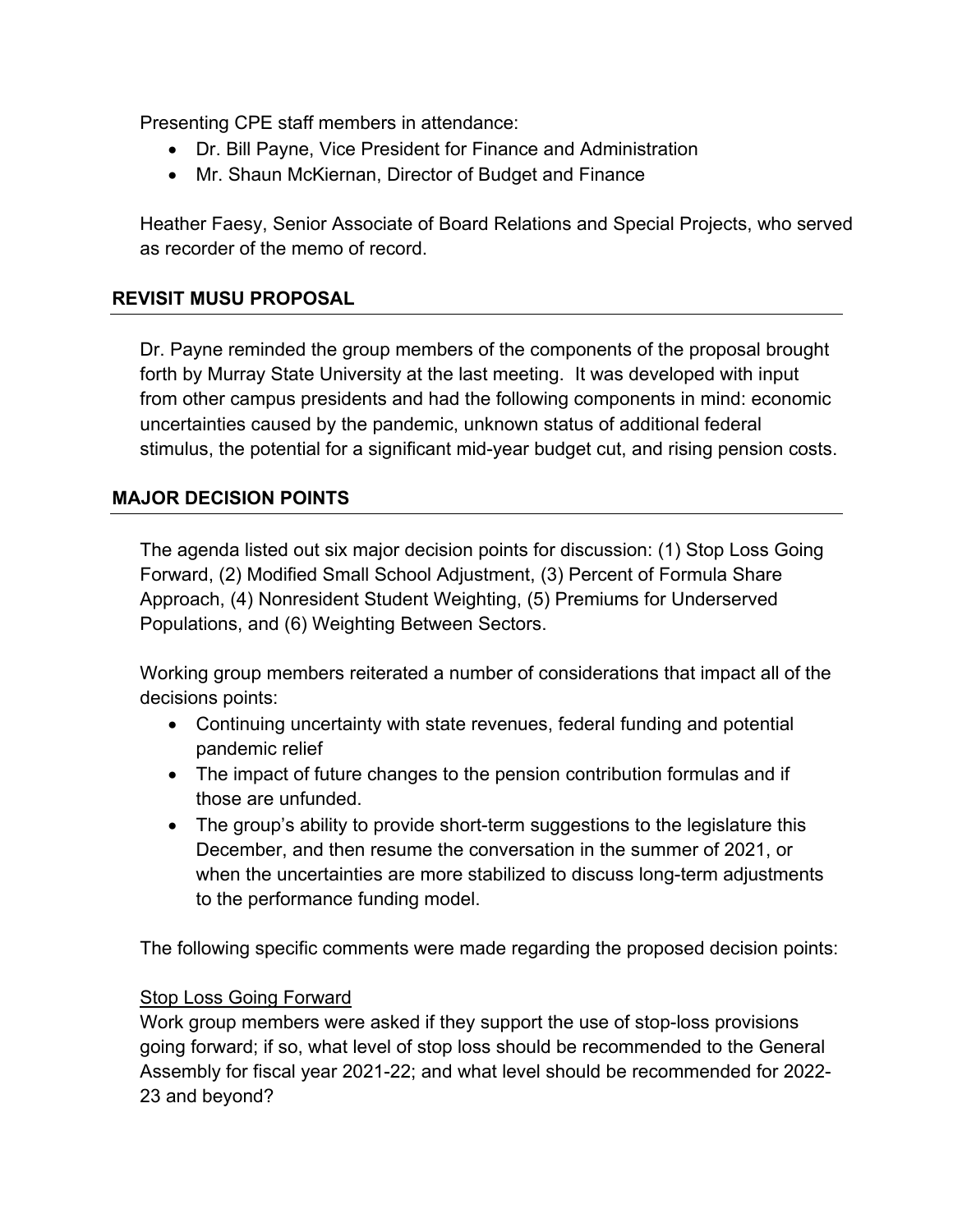- MoSU Suggested FY21-22 at a 0% stop-loss, and that until federal dollars are officially announced we need to plan for a budget under the current circumstances. The same extends to the pension issue as well. President Morgan would like the 0% stop-loss for FY21-22.
- UofL For FY21-22 is amenable to some level of stop-loss.
- KCTCS Would be in favor of some level of stop-loss.
- WKU Add in a level of stop-loss in FY21-22 and into the future.
- EKU Would prefer to make a one-year recommendation, then regroup next fall and consider long term adjustments once better information is available.
- Sen. Givens Stated he would make a stop-loss recommendation for FY 21-22 and FY 22-23, but that the work group also has the ability to regroup without being called to do so by the legislature.
- Rep. Tipton Hesitant to make any long-term decisions, but open to a decision regarding the level of stop-loss.
- Hicks In agreement with Sen. Givens, and is supportive of making decisions knowing they can be revisited and amended.
- UK Looking at the level of stop-loss by itself isn't effective because the package of modifications, in their entirety, is really what is important. It was stated that a 0% stop loss for FY 21-22 undermines the premise of the model and he would rather see a minimal level of stop-loss implemented.
- KSU Supports a zero sum movement on the model that balances the interests of everyone outside of KSU as well.

### Modified Small School Adjustment

Work group members were asked if they support increasing the small school adjustment and reducing the fiscal cliffs at KSU, MoSU, and MuSU; and if they support the idea of allowing KCTCS to modify its equity adjustment based on a Community Need Index to address fiscal cliffs at six colleges?

- NKU has concerns about any modification that would be locked in for the long-term as performance is what should drive funding.
- UK Making the proposed change would wipe the slate clean and serve as a reset instead of allowing the model to serve its purpose of distributing state funds on the basis of performance.
- KCTCS Stated the community needs index is necessary for KCTCS institutions, which has a similar goal as the modification to the small school adjustment proposed for the four-year universities.
- WKU Stated the coupling of all these decisions is necessary that one decision shouldn't be made without consideration of decisions on other topics. He may support the modified small school approach, but he won't support the 2%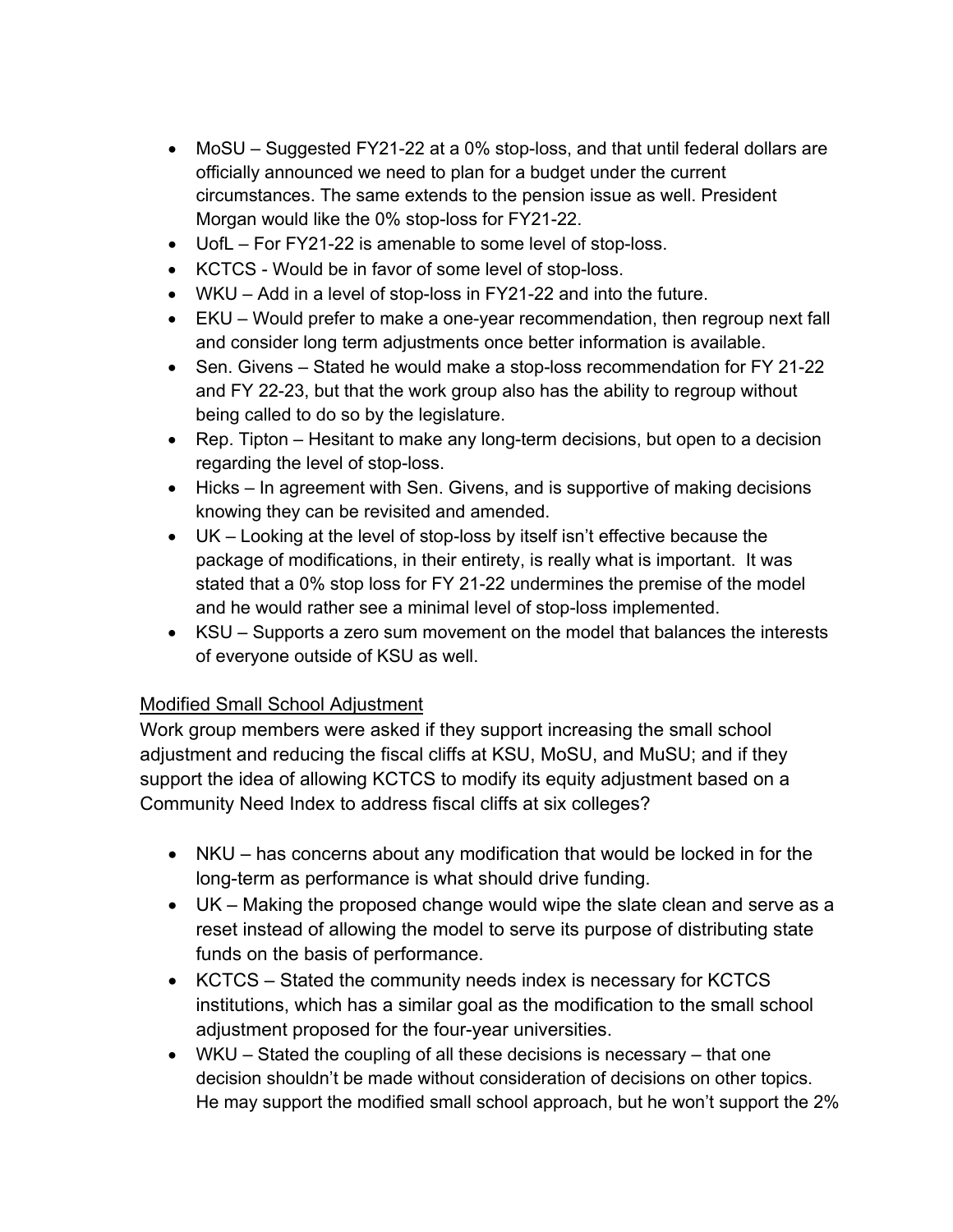stop-loss at the same time. He's also concerned with any adjustments' impacts on the equity of funding per FTE among institutions.

# Percent of Formula Share Approach

Work group members were asked if they support the idea of using a percent of formula share approach in years when new state funding does not equal or exceed campus stop-loss contributions.

- Sen. Givens This shows an effort to incrementally step towards funding parity.
- WKU Reallocating resources within a system is what strategic systems do. It makes sense as an institution that is performing and has a funding per FTE problem that they will need to shift dollars within the system. He thinks reallocation is a good thing sometimes as long as it isn't creating great harm.
- If there no new money, or if the new money does not equal or exceed the stoploss contributions, the funds in the Performance Fund would be distributed based on formula share, otherwise the current method would be used to distribute funds.

### Nonresident Student Weighting

Work group members were asked if they support increasing the weighting for nonresident students in the earned credit hour metric; if they support decreasing the weighting for nonresident students; and how many members support keeping the weighting the same?

- NKU Regional universities are limited as to where they can draw nonresidents. Their future long-term prosperity as a state is dependent on the ability to draw diverse talent from across the nation. We have an aging population and we do need to draw in talent from outside. Their ability to charge higher nonresident tuition is limited. Taking everything else into consideration, he'd like to reevaluate nonresident weightings.
- CPE For the 60x30 goal, we have to increase college going rates, get student success metrics up, increase adult learners, and increase nonresident enrollment and then keep them here after they graduate. We should think about this as a big driver of what we want to accomplish statewide using this model.
- UL Not in favor of increasing the nonresident student weighting.

# Premiums for Underserved Populations

Work group were asked if they support increasing the weighting for bachelor's degrees awarded to URM students and if so which metric should have its weight reduced to accommodate that increase; and should the weighting for bachelor's